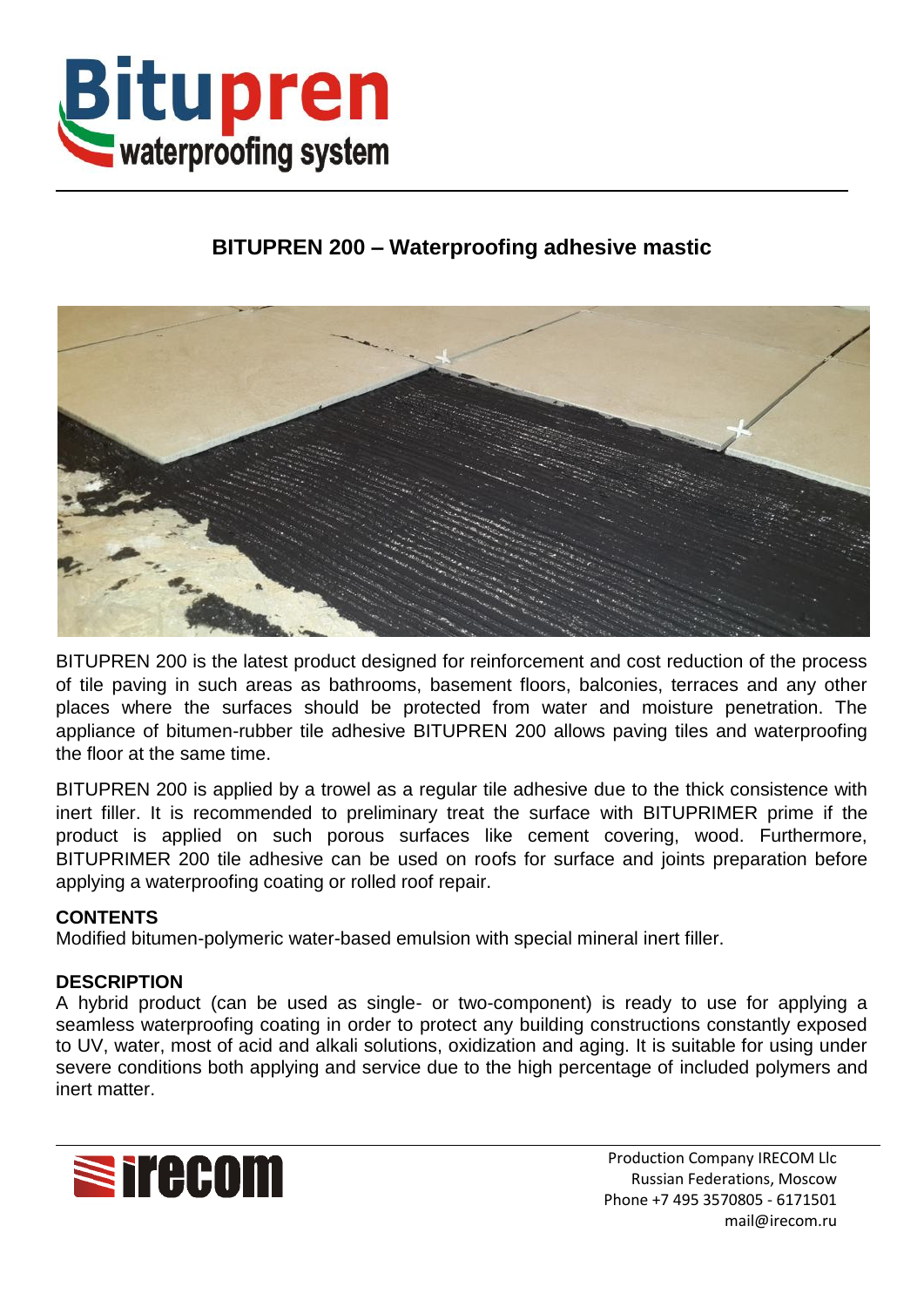

It is applied on any surfaces such as concrete, artificial and natural stone masonry, marble, slate, wood, ferrous and galvanized metals, plastics, polysterene, glass etc.

## **USAGE**

- Waterproofing coatings on roofs, overarching, ballasted roofs, balconies, skirting, basements, lavatories, bathrooms and working areas
- Waterproofing coatings on bridges and roads
- Repair of old bitumen roof coatings, applying a protective roof coating on any insulation panels and other sheet coatings

### **APPEARANCE**

Moderate viscosity dark brown liquid with a mild oil aroma

# **PHYSICAL PROPERTIES**

- Density: 1300g/l
- Solids content: 78±2 %
- Viscosity: 2500 mPs

## **APPLIED COATING PROPERTIES**

Solidified coating forms a monolithic seamless rubber-like coating which being thoroughly dried gets such characteristics as high strength and elasticity, mechanical deformation resistance, absolute water-, vapor- and gas resistance. The product is not resistant to a long-time contact with oil products, gasoline and machine oil.

## **COATING PHYSICAL PROPERTIES**

- Coating thickness: 2, 5 mm
- Hardness: 35 A
- Strength: 1, 90 mPa (14 days later)
- Tensile elongation: 250%
- Form recovering: 100%
- Adhesion to concrete: 1, 90 mPa
- Adhesion to steel: 0, 95 mPa
- Temperature resistance (at 120 C): No swelling or leakage
- Water permeability (0,001 mP): No signs of water intrusion
- Moisture absorption: <1, 5%
- Flexibility  $(R=25)$ : -15 C

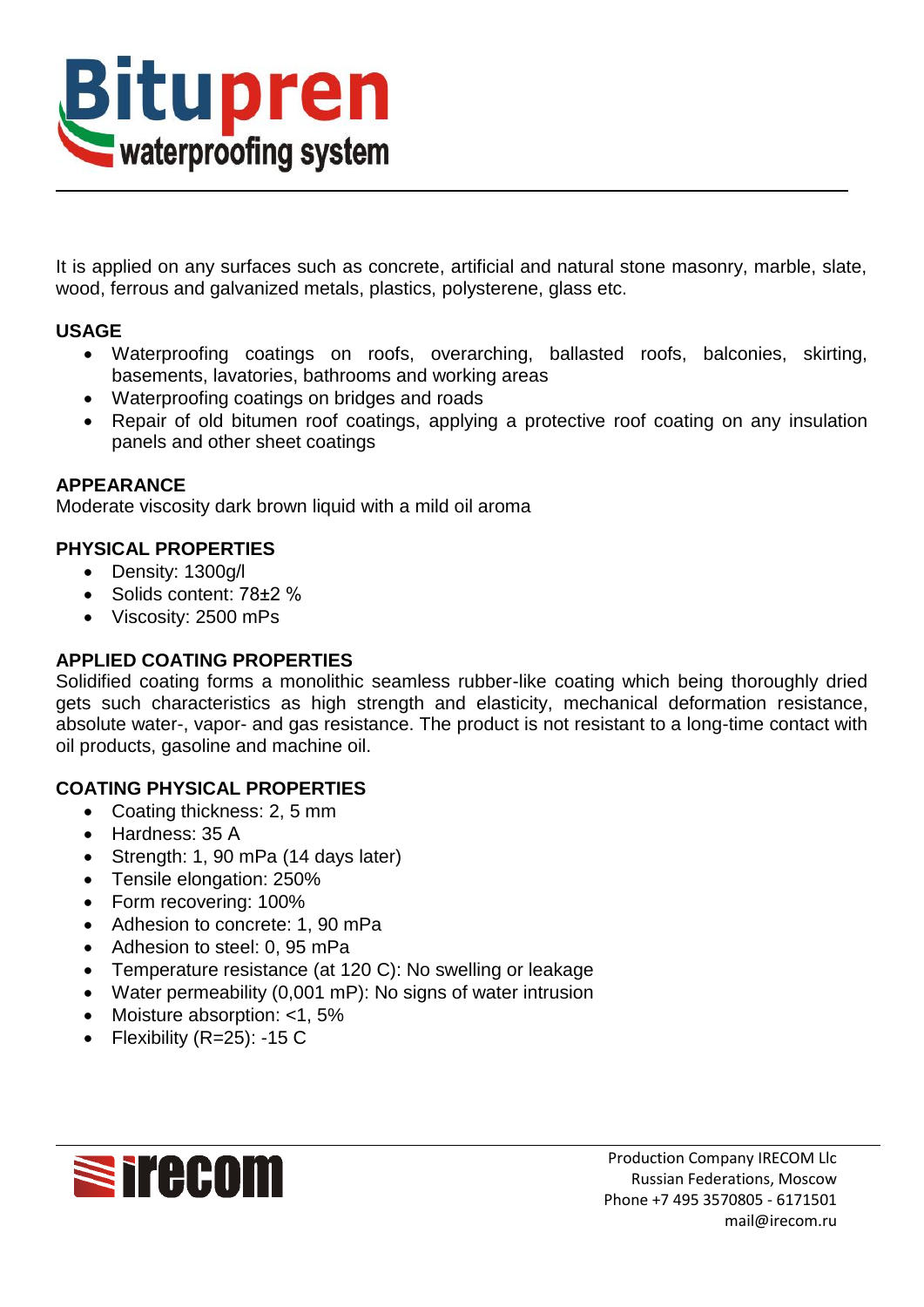

## **APPLICATION**

VODIPREN 200 is a hybrid product which can be used as single- or two-component inner catalyzation product. It is applied manually with a paint roller and/or by spraying with a MP 120 UNIVERSAL type equipment. It is necessary to add to the mass 0,5 - 1,0% of CATABIT catalyzer to accelerate solidification – application life: 15-30 min. Used catalyzer does not effect final coating quality. It is possible to apply a coating at temperatures around 0 C due to the high solids content and the correct dose of catalyzer. Do not apply on open surfaces if there is a threat of rain.

**COATING DRYING TIME** (temperature 25C, relative humidity 55%)

Surface drying time – up to 6 hours Deep drying – up to 48 hours Through drying – up to 7 days

### **COVERAGE**

The apply rate of  $2.5 - 3.0$  kg per m2 for a film thickness of  $2.5 - 3.0$  mm is recommended.

#### **SURFACE PREPARATION**

The product is applied on dry, clean, dirt and oil free base, with no coatings or inclusions which may deteriorate the adhesive ability of the product.

The humidity of less than 10% is allowed if applied on porous bases provided that high hardness and strength.

It is recommended to apply VODIPRIMER emulsion on bases as a primer.

#### **SERVICE CONDITIONS**

When the application is thoroughly dried, it acquires black color and UV resistance, it is also can be exposed to light load. This coating shows no signs of aging being exposed to temperature drops, chlorine, ozone and most chemicals resistance for at least 10 years.

We suggest to apply an extra protective coating ACRILET 198 or other coatings which do not contain any chemical solvents or oils in order to increase coating life time.

## **PRODUCT SIZES AND STORAGE**

25 kg buckets. Storage temperature: +10C to + 30C. Shelf life: 12 months in a closed container. Being used the product should be stored in a closed container.

## **DO NOT ALLOW THE PRODUCT TO FREEZE!**